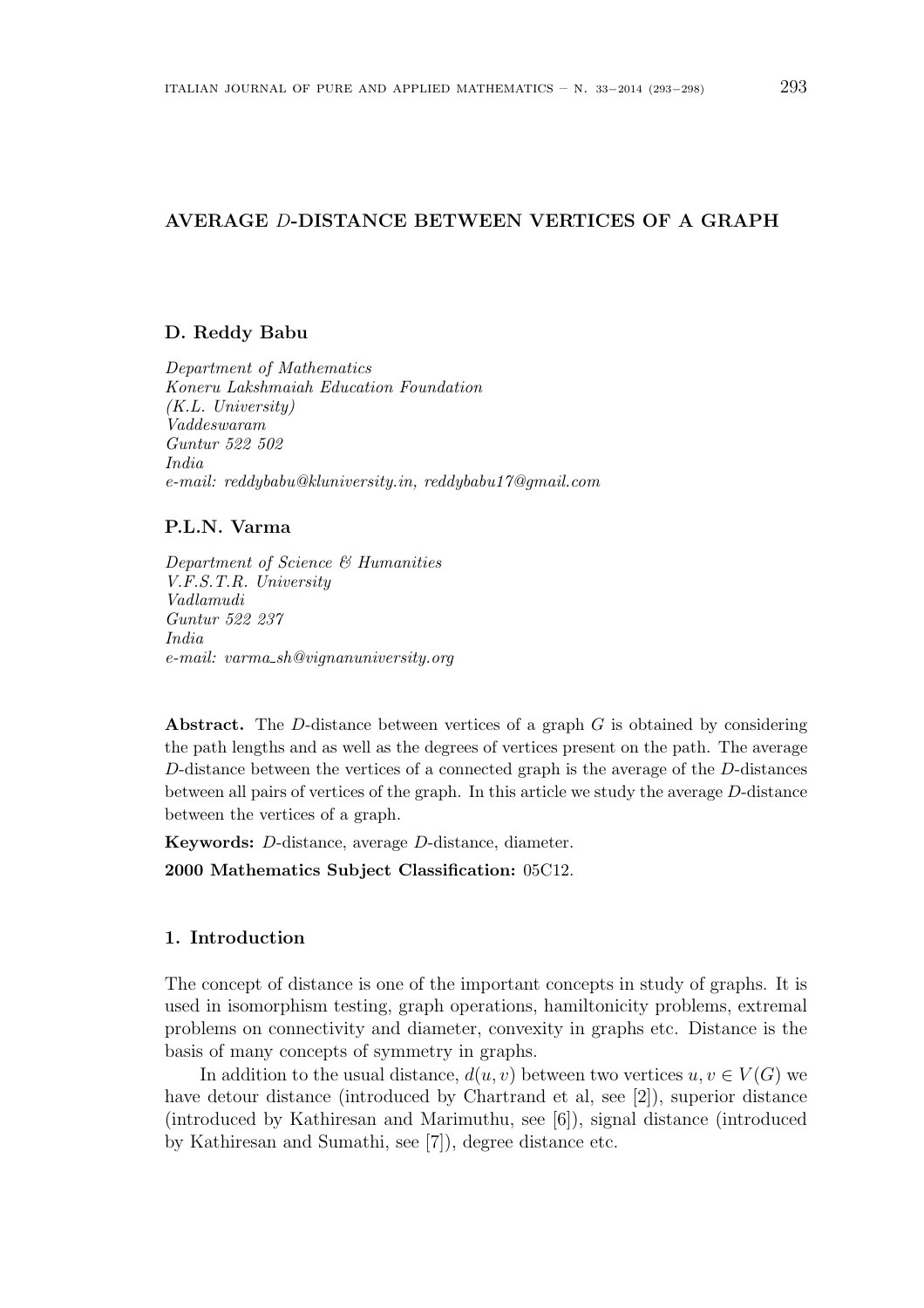In an earlier article [9], the authors introduced the concept of D-distance between vertices of a graph G by considering not only path length between vertices, but also the degrees of all vertices present in a path while defining the D-distance. In a natural way we can extend this concept to D-distance between edges.

The article is arranged as follows. In §2, we collect some definitions and results for easy reference. In §3, we study some properties of average D-distance and in  $\S4$ , we calculate the average D-distance between vertices for some classes of graphs.

#### 2. Preliminaries

Throughout this article, by a graph  $G(V, E)$  or simply G, we mean a non-trivial, finite, undirected graph without multiple edges and loops. Further all graphs we consider are connected.

In this section we given some definitions and state some results for later use. We begin with D-distance in graphs.

**Definition 1** If  $u, v$  are vertices of a connected graph G the D-length of a con-**Definition I** If  $u, v$  are vertices of a connected graph G the D-length of a connected  $u - v$  path s is defined as  $l^D(s) = l(s) + deg(v) + deg(u) + \sum deg(w)$  where sum runs over all intermediate vertices w of s and  $l(s)$  is the length of the path.

**Definition 2** The D-distance,  $d^D(u, v)$ , between two vertices u, v of a connected **Definition 2** The *D*-distance,  $a^2(u, v)$ , bett<br>graph *G* is defined as  $d^D(u, v) = min \{l^D(s)$ ve<br>२ where the minimum is taken over all  $u - v$  paths s in G. In other words,

$$
d^{D}(u,v) = min \left\{ l(s) + deg(u) + deg(v) + \sum deg(w) \right\}
$$

where the sum runs over all intermediate vertices  $w$  in  $s$  and minimum is taken over all  $u - v$  paths s in G.

**Definition 3** Let G be a connected graph of order n. The average distance of G denoted by  $\mu(G)$ , is defined as

$$
\mu(G) = \binom{n_{c_2}}{-1} \sum d(u, v),
$$

where  $d(u, v)$  denotes the distance between the vertices u and v. See [3, 4, 5].

Similarly, we can define the average D-distance of a graph as follows:

**Definition 4** Let G be a connected graph of order n. The average  $D$ -distance between vertices of G denoted by  $\mu^D$ , is defined as

$$
\mu^{D}(G) = \binom{n}{2}^{-1} \sum d^{D}(u, v),
$$

where  $d^D(u, v)$  denotes the D-distance between the vertices u and v.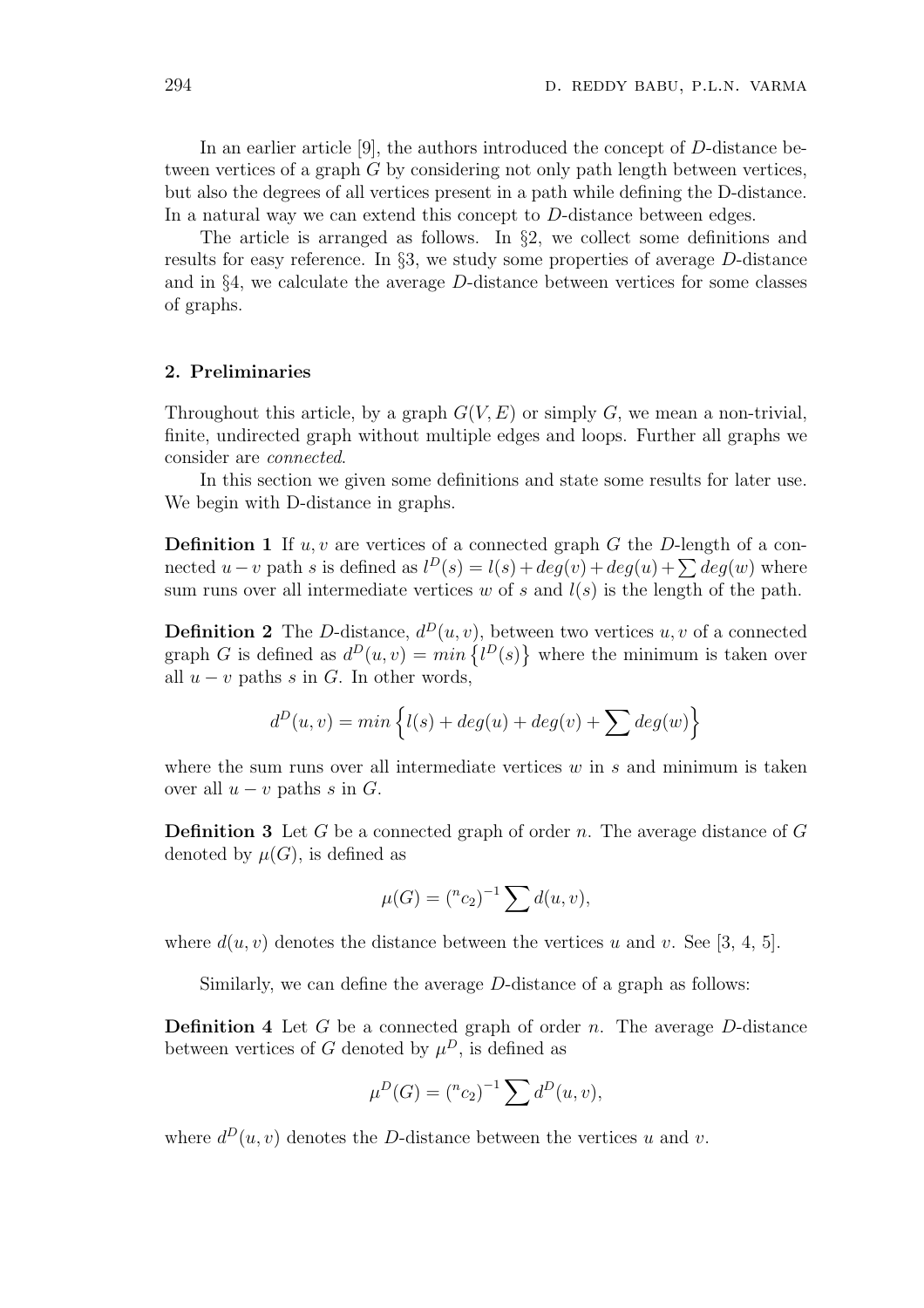**Definition 5** Let G be a connected graph of order n having m edges with  $V(G)$  =  $\{v_1, v_2, v_3, \cdots, v_n\}$ . The D-distance matrix of G denoted as  $D^D(\widetilde{G})$ , is defined as

$$
D^{D}(G) = \left[d_{i,j}^{D}\right]_{n \times n}
$$

,

where  $d_{i,j}^D = d^D(v_i, v_j)$  is the D-distance between the vertices  $v_i$  and  $v_j$ .

Obviously,  $D^D(G)$  is an  $n \times n$  symmetric matrix with all diagonal entries being zero.

**Definition 6** Let G be a graph, then the average degree of G, denoted as  $d(G)$ , is given by

$$
d(G) = \frac{1}{|V|} \sum d(v),
$$

where  $d(v)$  is the degree of the vertex v.

**Definition 7** The total D-distance  $[TDD]$  of graph G is the number given by

$$
\frac{1}{2} \sum_{\substack{i,j=1 \\ i \neq j}}^{n} d^D(v_i, v_j),
$$

where  $n$  is the number of vertices.

### 3. Average D-distance

In this section, we prove some results on average D-distance between vertices. We begin with a theorem which connects the number of vertices and average D-distance. This leads to some more results.

**Theorem 1** Let  $G_1$  and  $G_2$  be two connected graphs having same number edges and same diameters. If the number of vertices in  $G_1$  is more than the number of vertices in  $G_2$  then average D-distance of  $G_1$  is more than average D-distance of  $G_2$ .

Proof. Since the diameters of these two graphs are the same, the largest entries in the D-distance matrix of these graphs are the same. The number of the pairs of vertices is more in  $G_1$  and hence total D-distance value of  $G_1$  is more. Since number of edges in  $G_1$  and  $G_2$  are same. This implies the average D-distance of  $G_1$  is more than average D-distance of  $G_2$ . Ė

**Theorem 2** Let  $G_1$  and  $G_2$  be two connected graphs of same number of edges and  $diam(G_1) < diam(G_2)$ . Then  $\mu^D(G_1) > \mu^D(G_2)$ .

**Proof.** Since  $G_1, G_2$  have same number of edges and  $diam(G_1) < diam(G_2)$ , it is clear that  $|V(G_1)| > |V(G_2)|$ . Then by Theorem 1, we have  $\mu^D(G_1) > \mu^D(G_2)$ .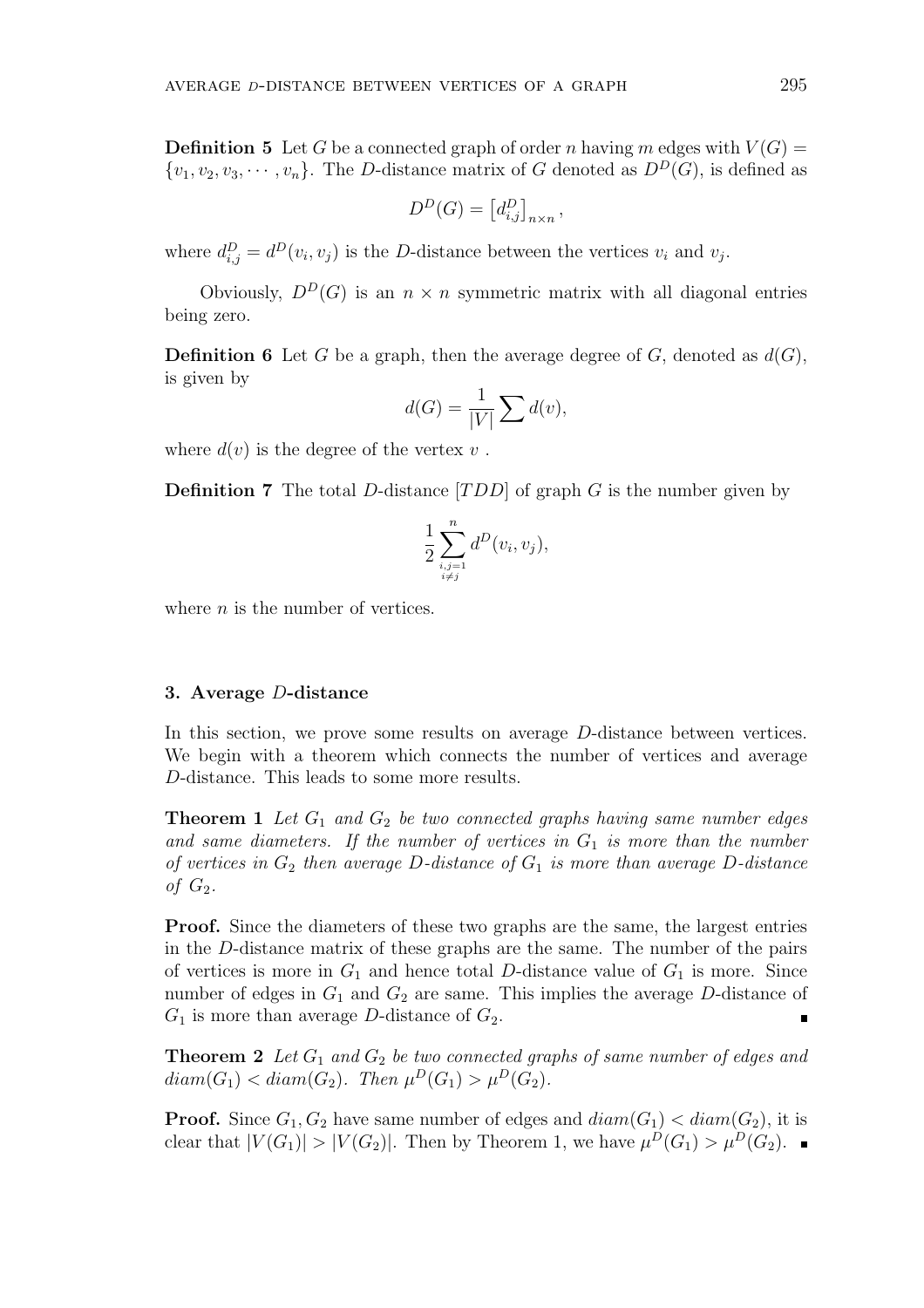**Theorem 3** Let  $G_1$  and  $G_2$  be two connected graphs having same number of edges and diameters. If  $\delta(G_1) < \delta(G_2)$  then  $\mu^D(G_1) > \mu^D(G_2)$ .

**Proof.**  $\delta(G_1) < \delta(G_2)$  implies  $|V(G_1)| > |V(G_2)|$ . Then, by Theorem 1,  $\mu^D(G_1) > \mu^D(G_2).$ 

**Theorem 4** Let  $G_1$  and  $G_2$  be two connected graphs having same number of edges and same diameters. If  $\delta^1(G_1) < \delta^1(G_2)$  then  $\mu^D(G_1) > \mu^D(G_2)$ .

**Proof.** Since  $\delta^1(G_1) < \delta^1(G_2)$  we have  $|V(G_1)| > |v(G_2)|$ . Then, by Theorem 1,  $\mu^D(G_1) > \mu^D(G_2).$ 

#### 4. Results on some classes of graphs

Here we calculate the average D-distance for some classes of graphs.

**Theorem 1** The average D-distance of complete graph  $K_n$  is  $\mu^D(K_n) = 2n - 1$ .

**Proof.** Every vertex taken from  $K_n$  has  $n-1$  vertex neighbors. The D-distance between any vertex and its neighbors is  $2n-1$ . Thus the total D-distance  $TDD =$  $(^{n}c_2)(2n-1)$  and hence

$$
\mu^{D}(K_{n}) = \frac{TDD}{n_{C_2}} = 2n - 1.
$$

**Theorem 2** The average D-distance of complete bipartite graph  $K_{m,n}$  is

$$
\mu^{D}(K_{m,n}) = \frac{2mn(m+n+1)+n(n-1)(2m+n+2)+m(m-1)(2n+m+2)}{(m+n)(m+n-1)}.
$$

**Proof.** Let  $V(K_{m,n})=A\cup B$ , where  $A=\{v_1,v_2,v_3,...,v_m\}$ ,  $B=\{w_1,w_2,w_3,...,w_n\}$ . Then  $d^D(v_i, v_j) = 2m + n + 2$ ,  $d^D(w_i, w_j) = 2n + m + 2$  and  $d^D(v_i, w_j) = m + n + 1$ . Thus, the total D-distance

$$
TDD = \binom{m_{c_2}}{2m + n + 2} + \binom{n_{c_2}}{2n + m + 2} + mn(m + n + 1).
$$

Hence the average D-distance

$$
\mu^{D}(K_{m,n}) = \frac{TDD}{(m+n)c_2}
$$
  
= 
$$
\frac{2mn(m+n+1) + n(n-1)(2m+n+2) + m(m-1)(2n+m+2)}{(m+n)(m+n-1)}
$$

п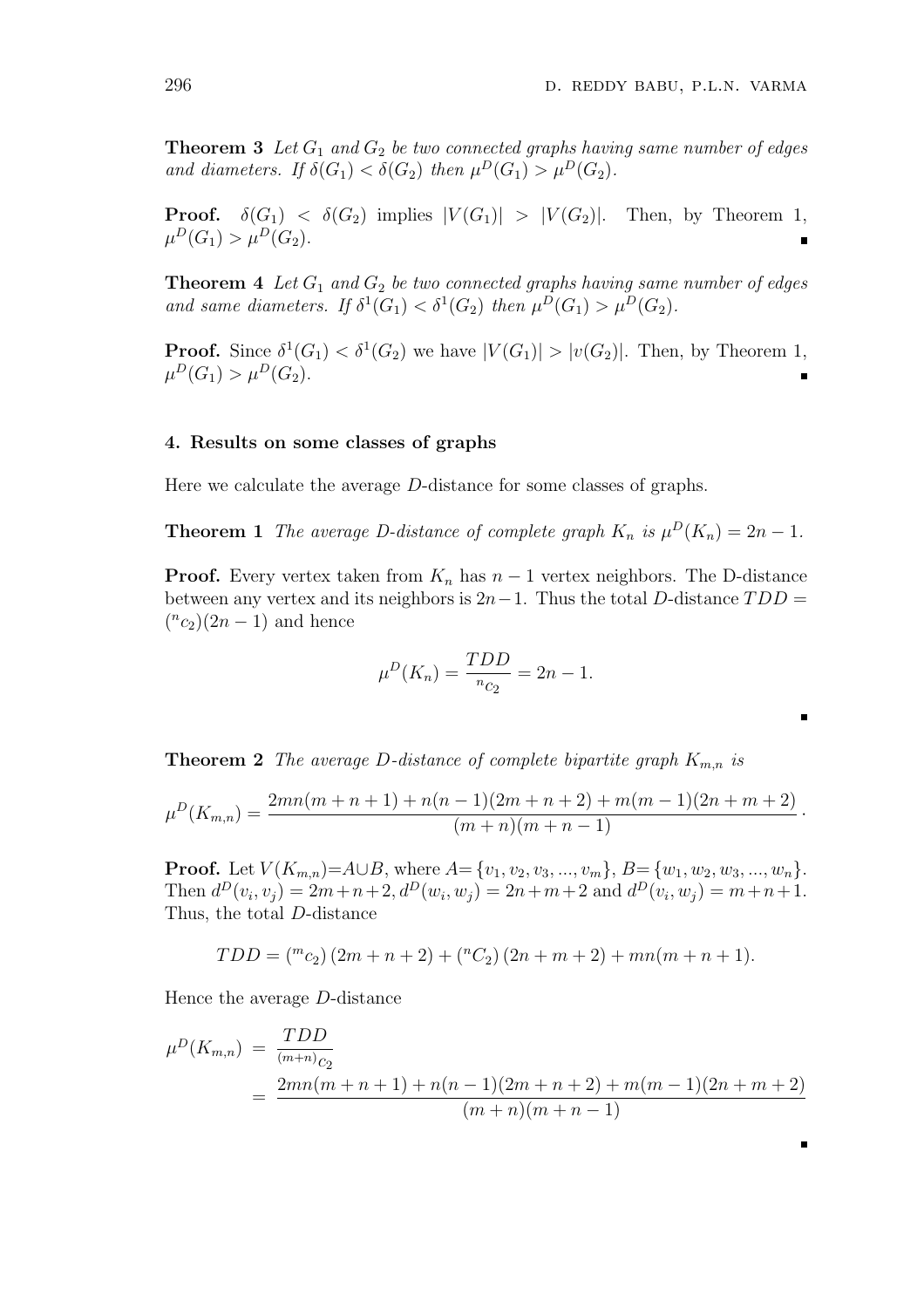**Theorem 3** The average D-distance of star graph  $St_{n,1}$  is given by

$$
\mu^{D}(St_{n,1}) = \frac{2(n+2) + (n-1)(n+4)}{n-1}.
$$

**Proof.** In Star graph there are  $n + 1$  vertices. For the central vertex there are n neighbor vertices and all other vertices has only one neighbor vertex, namely the central vertex. For the central vertex there are no distinct vertices, where as all others have  $n - 1$  distinct vertices. The D-distance between any vertex and its distinct vertex is  $(n+2)(n+4)$ . Finally,  $TDD = n(n+2) + {n \choose 2}(n+4)$ , then

$$
\mu^{D}(St_{n,1}) = \frac{TDD}{n_{C_2}} = \frac{2(n+2) + (n-1)(n+4)}{n-1}.
$$

**Theorem 4** The average D-distance of the path graph  $P_n$  is

$$
\mu^D(P_n) = \frac{2a_n}{n},
$$

where  $a_n = a_{n-1} + n + 1$  with  $a_1 = 0$ .

**Proof.** For  $P_n$ , the D-distance matrix is the  $n \times n$  symmetric matrix

|  |            | $0 \quad 4 \quad 7 \quad 10 \quad \cdots \quad 3n-5 \quad 3n-2$ |  |
|--|------------|-----------------------------------------------------------------|--|
|  |            | 0 5 8 $\cdots$ 3n - 7 3n - 4                                    |  |
|  | $0\quad 5$ | $\cdots$ $3n-12$ $3n-9$                                         |  |
|  |            |                                                                 |  |
|  |            | .h                                                              |  |
|  |            |                                                                 |  |
|  |            |                                                                 |  |

By adding all entries in the upper triangular or lower triangular matrix we get the total D-distance, which is  $a_n(n-1)$  in this case, where  $a_n(n \geq 2)$  is a constant given by  $\{0, 3, 7, 12, 18, 25, \dots\}$  or, recursively,  $a_n = a_{n-1} + n + 1$  with  $a_1 = 0$ . Then,

$$
\mu^{D}(P_n) = \frac{TDD}{({}^nC_2)} = \frac{2a_n}{n}.
$$

**Theorem 5** The average D-distance of the cyclic graph  $C_n$  is

$$
\mu^{D}(C_{2n}) = \frac{a_n}{2n-1},
$$

where  $a_n = a_{n-1} + 6n + 1$  with  $a_2 = 18$  and  $\mu^D(C_{2n-1}) = \frac{3}{2}$  $n+2, \forall n \geq 2.$   $\blacksquare$